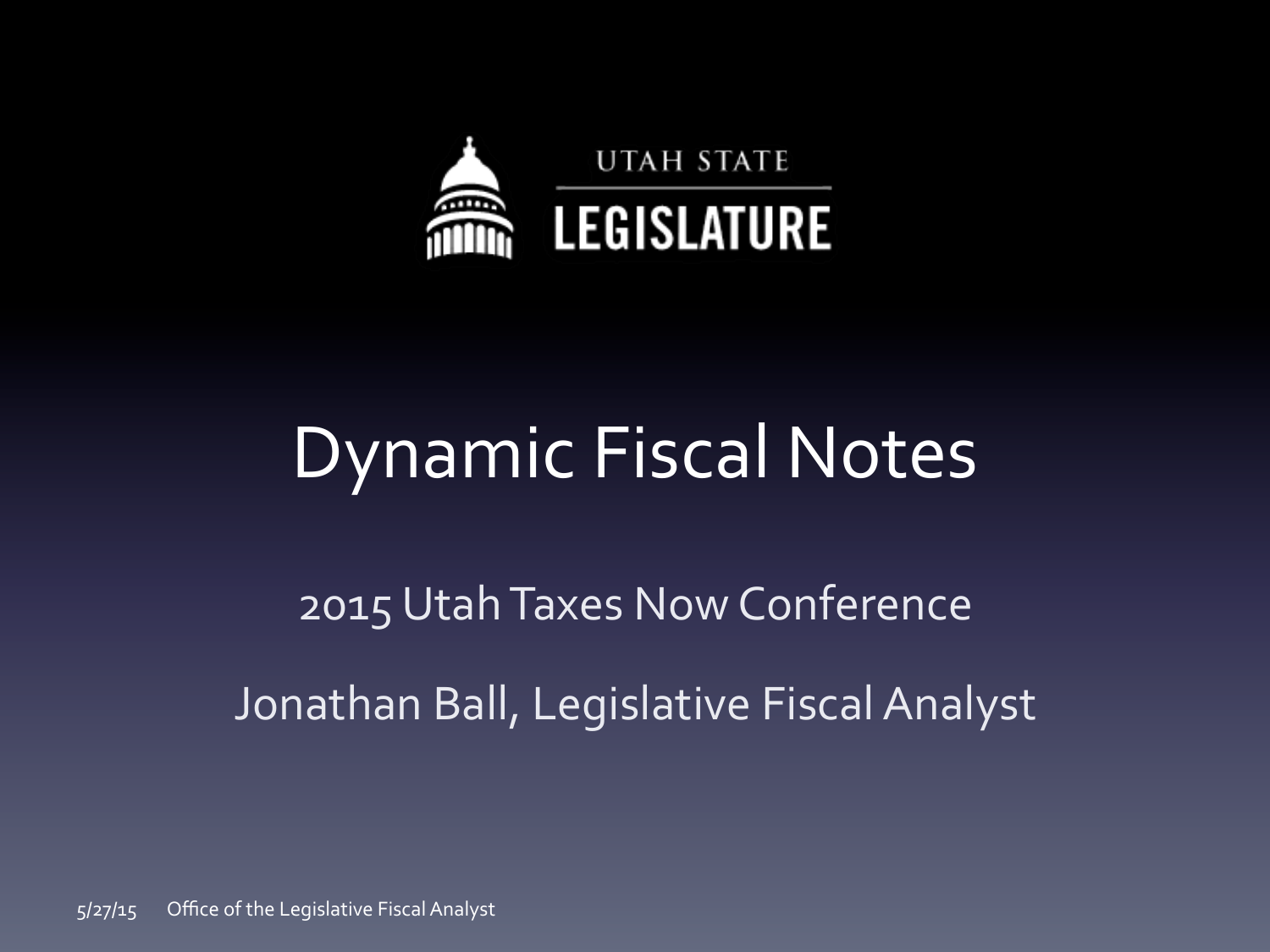# What is a Fiscal Note?

| <b>Static Fiscal Notes</b>                         | <b>Dynamic Fiscal Notes</b>                                                       | <b>Cost/Benefit Analyses</b>                    |  |
|----------------------------------------------------|-----------------------------------------------------------------------------------|-------------------------------------------------|--|
| Taxable base x rate $=$ static fiscal<br>note      | Taxable base $x$ rate $=$ static fiscal<br>impact                                 | Taxable base x rate $=$ static fiscal<br>impact |  |
|                                                    | Measure spending and<br>competitive secondary impact on<br>businesses/individuals |                                                 |  |
|                                                    | Convert behavioral responses to<br>$revenue = dynamic fiscal impact$              |                                                 |  |
|                                                    | More accurate                                                                     | May or may not be more accurate                 |  |
|                                                    | More relevant                                                                     | May or may not be more relevant                 |  |
|                                                    | Higher risk                                                                       | An expression of benefits                       |  |
|                                                    |                                                                                   | A measure of impact on society                  |  |
| $5/27/15$ Office of the Legislative Fiscal Analyst |                                                                                   | Intend o influence the passage<br>of a          |  |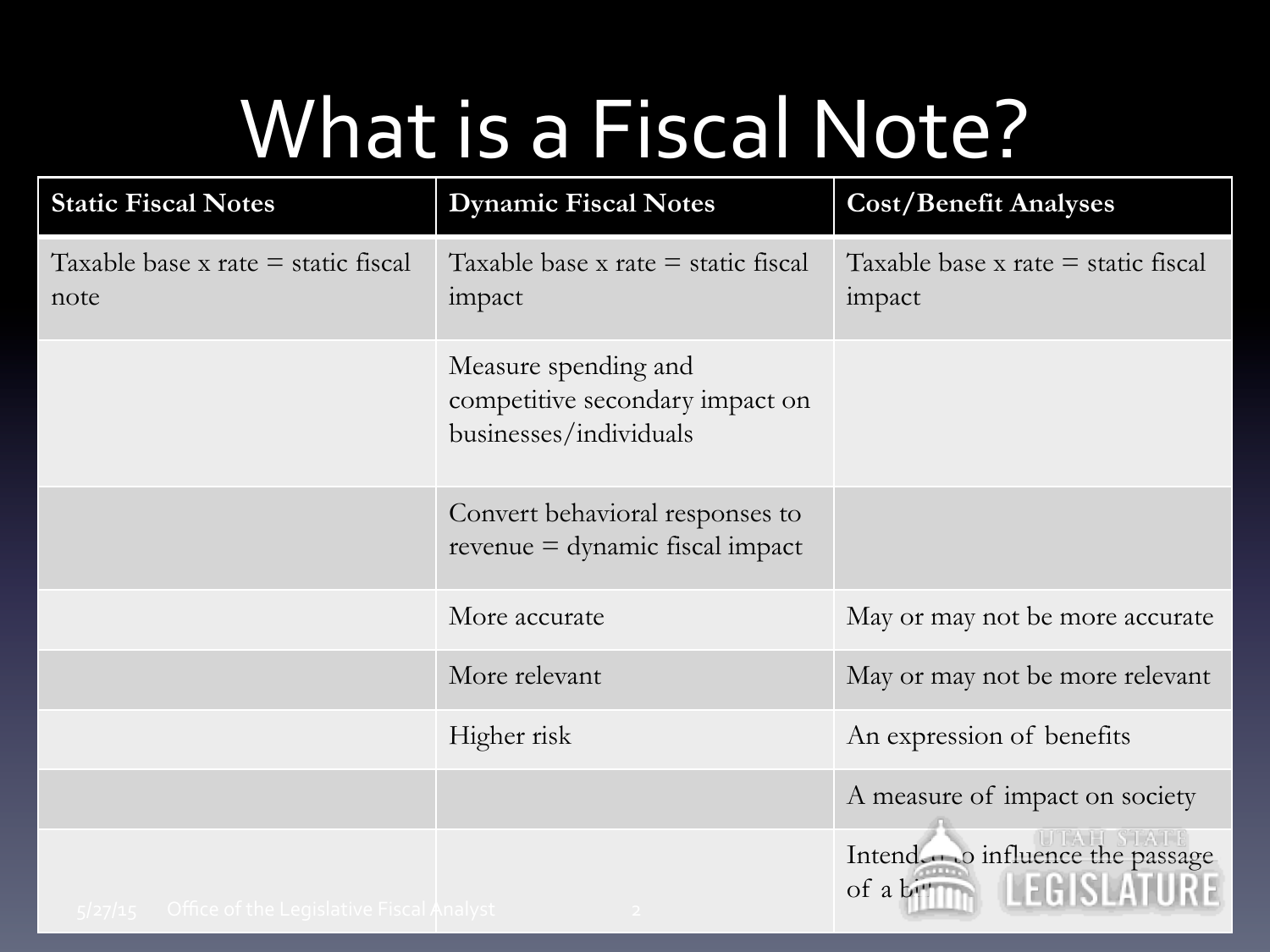## "Indirect and Induced"

### Total Change in the Economy Multiplier  $=$ Initial Change by New or Expanding Business

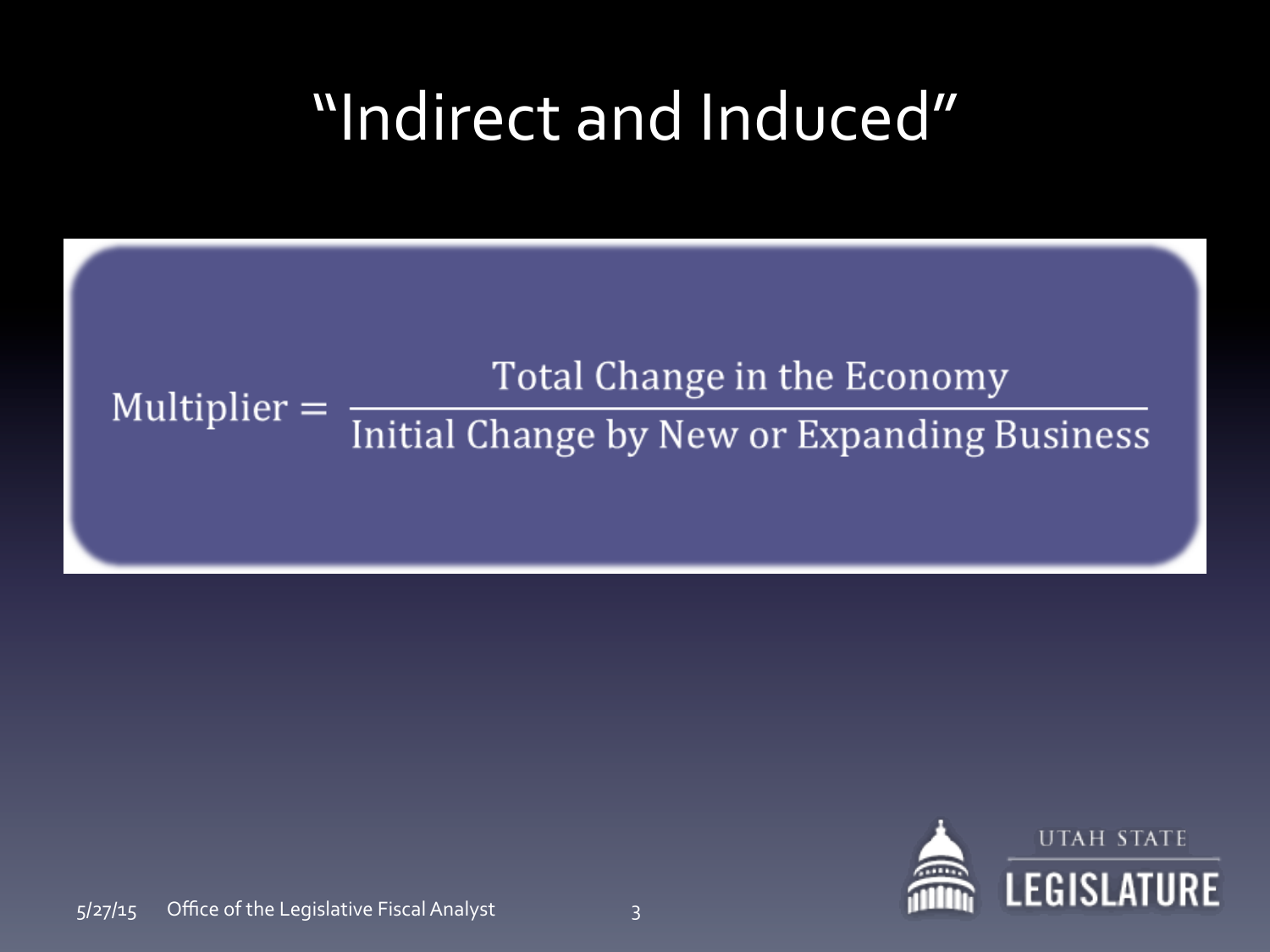# Opportunity Cost = Sacrifice



- Resources are finite, scarcity prevails
- Every choice has at least one alternative – even if that alternative is to do nothing
- The Opportunity Cost of one choice is the value of the next best alternative



**UTAH STATE LEGISLATURE**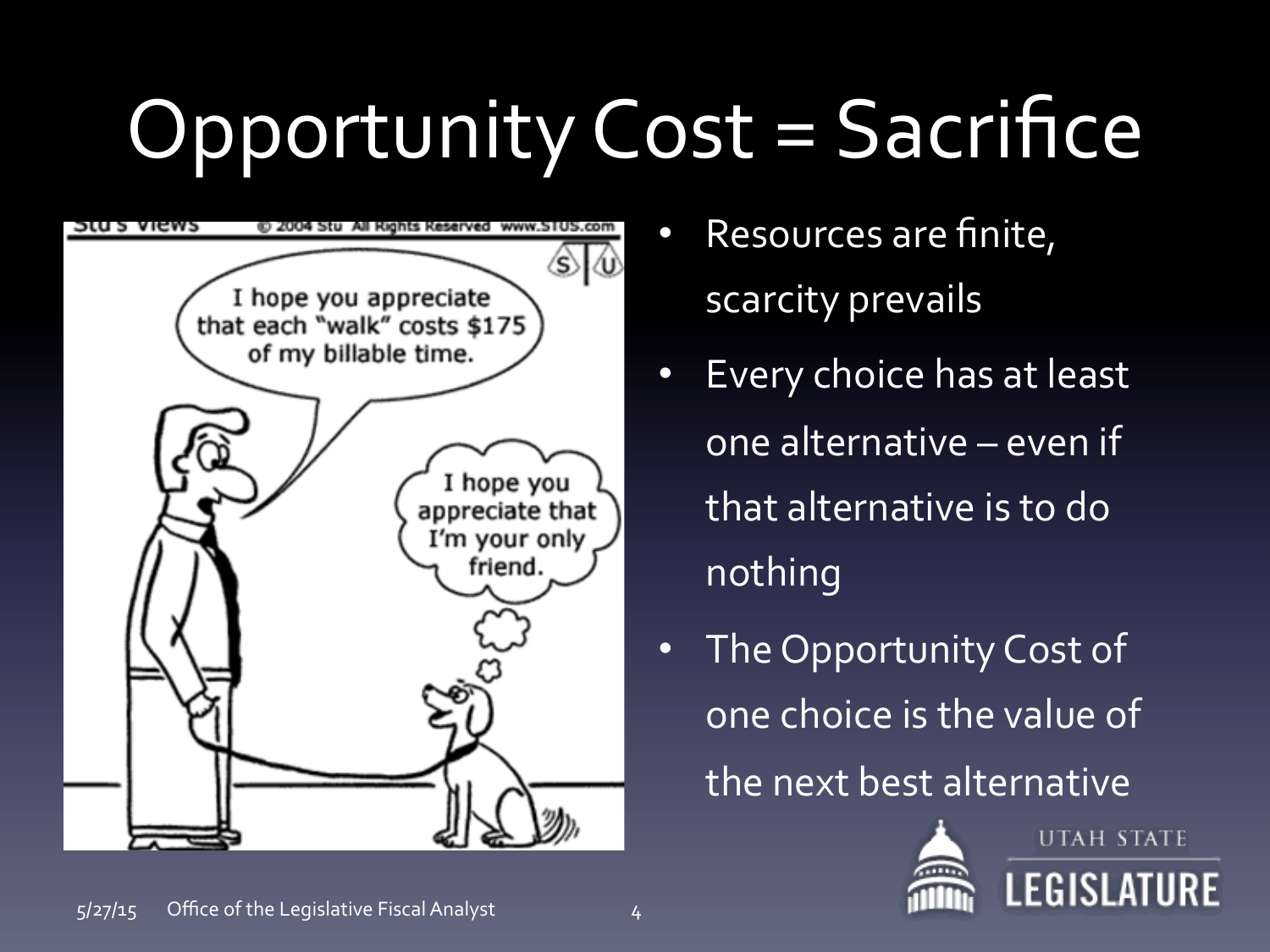## Opportunity Cost: Incentives vs. Spending



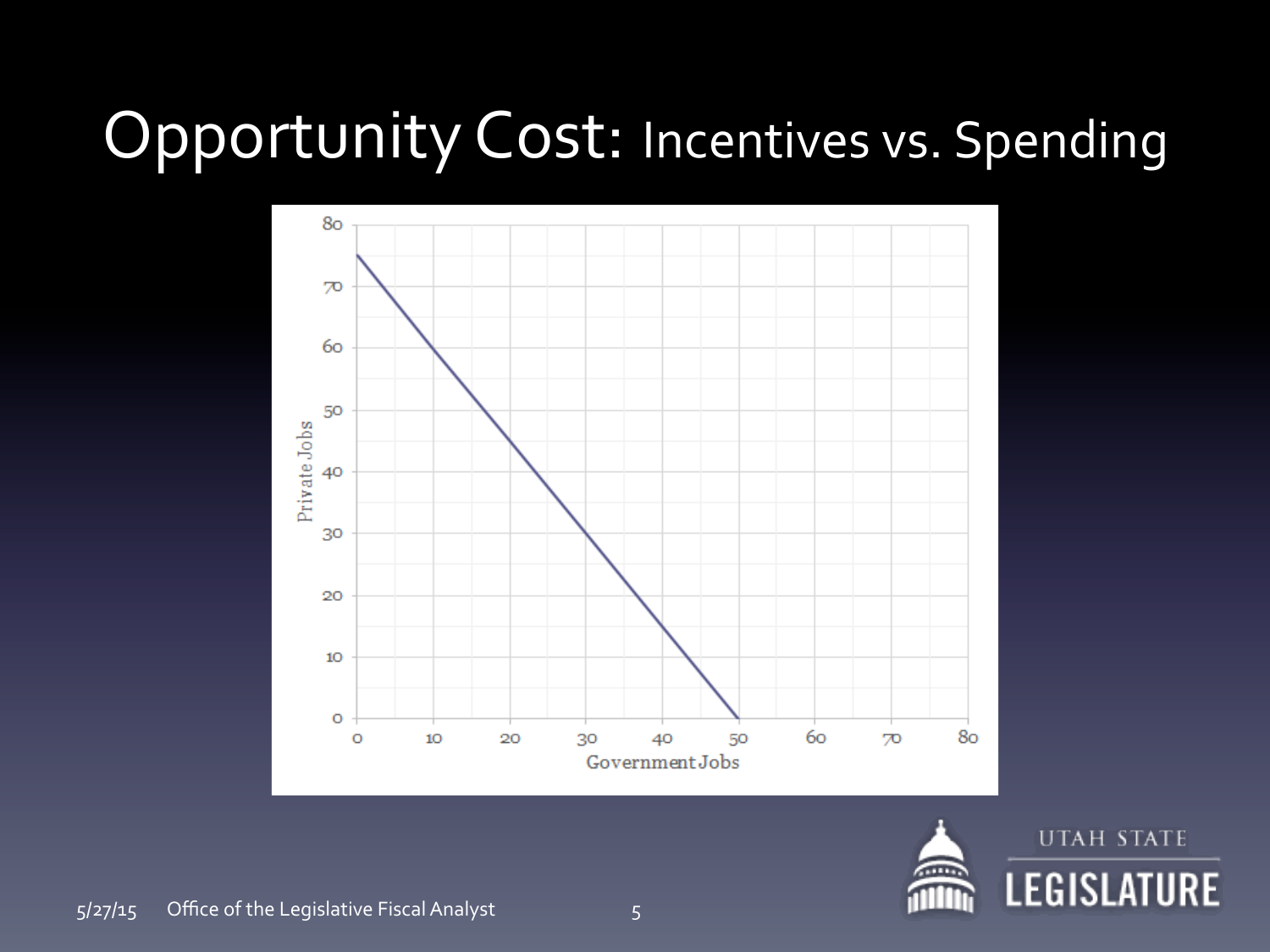### **Scenarios**



**LEGISLATURE**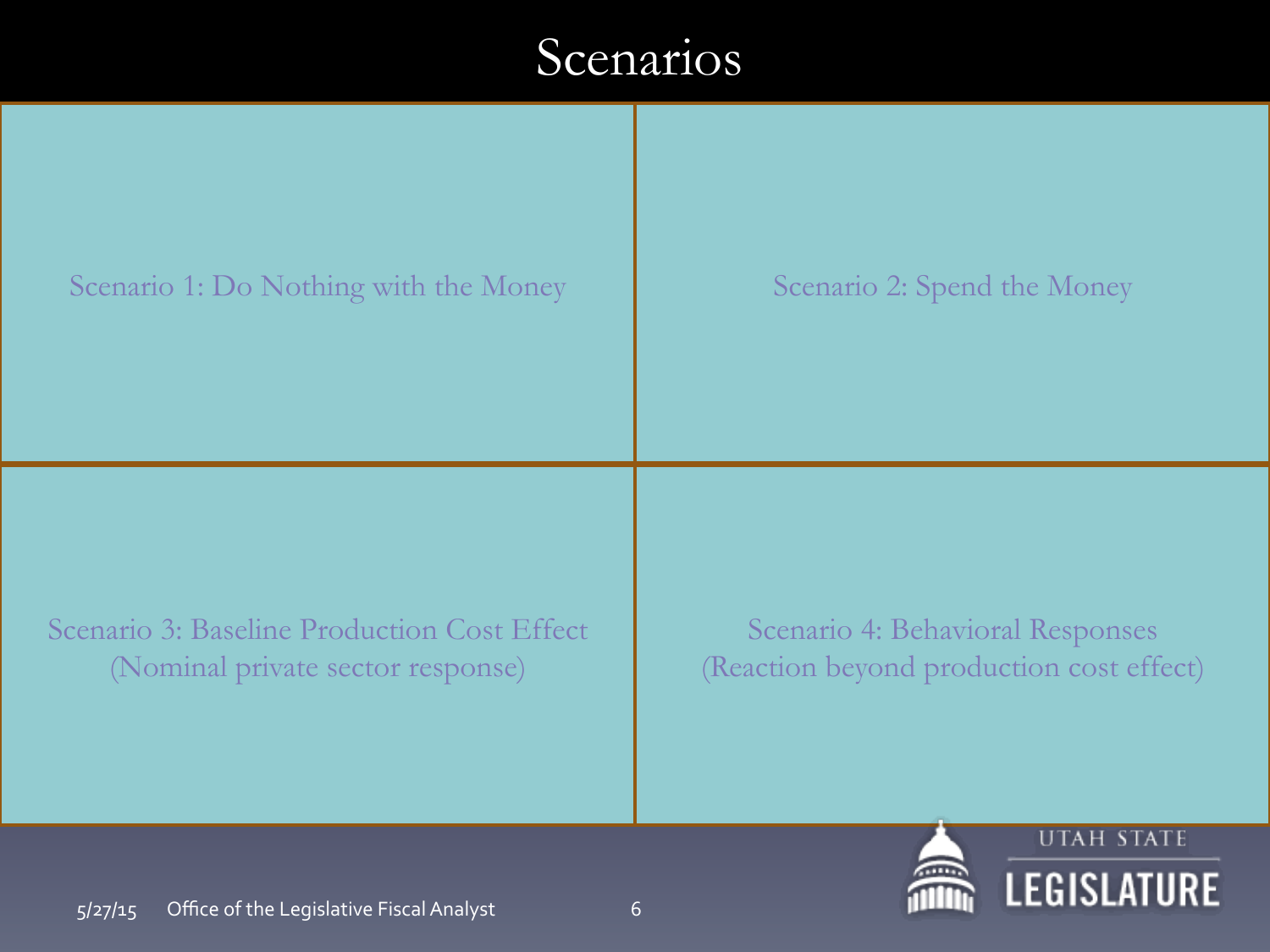## 3 yr. Manufacturing Equip. Exemption

### **DYNAMIC FISCAL NOTE**

No Bill Number

2013 Interim

**SCENARIO1** 

**SCENARIO 2** 

Sales Tax Exemption for Manufacturing Equipment Purchases, LT 3 Year Life **SHORT TITLE** 

SPONSOR: No Sponsor Note: Subject to change during the normal fiscal noting process

### DO NOTHING (INTEREST INCOME)

| Impact on Unrestricted State Funds            | FY 2015         | FY 2016        | FY 2017        | FY 2018        | FY 2019        |
|-----------------------------------------------|-----------------|----------------|----------------|----------------|----------------|
| General Fund/Education Fund, Static           | (S30,000,000)   | (\$31,500,000) | (\$33,075,000) | (\$34,729,000) | (\$36,465,000) |
| General Fund/Education Fund, Dynamic          | (S29, 430, 000) | (\$30,901,500) | (\$32,463,000) | (\$34,104,000) | (\$35,826,000) |
| Jobs<br>Wages<br>Gross Domestic Product (GDP) | 0<br>\$0<br>\$0 | SO.<br>SO.     | \$0<br>\$0     | 80<br>\$0      | \$0<br>\$0     |

#### STATUS QUO (SPEND THE MONEY)

| FY 2015      | FY 2016      | FY 2017      | FY 2018      | FY 2019                                                                                                                                                                 |
|--------------|--------------|--------------|--------------|-------------------------------------------------------------------------------------------------------------------------------------------------------------------------|
|              |              |              |              |                                                                                                                                                                         |
|              |              |              |              |                                                                                                                                                                         |
| 176          | 198          | 196          | 196          | 205                                                                                                                                                                     |
| \$12,000,000 | \$14,000,000 | \$16,000,000 | \$17,000,000 | \$18,000,000                                                                                                                                                            |
| \$37,000,000 |              | \$40,000,000 | \$41,000,000 | \$42,000,000                                                                                                                                                            |
|              |              |              | \$38,000,000 | $$$ (30,000,000) $$$ (31,500,000) $$$ (33,075,000) $$$ (34,729,000) $$$ (36,465,000)<br>\$ (28,527,000) \$ (29,988,000) \$ (31,483,000) \$ (33,057,000) \$ (34,754,000) |